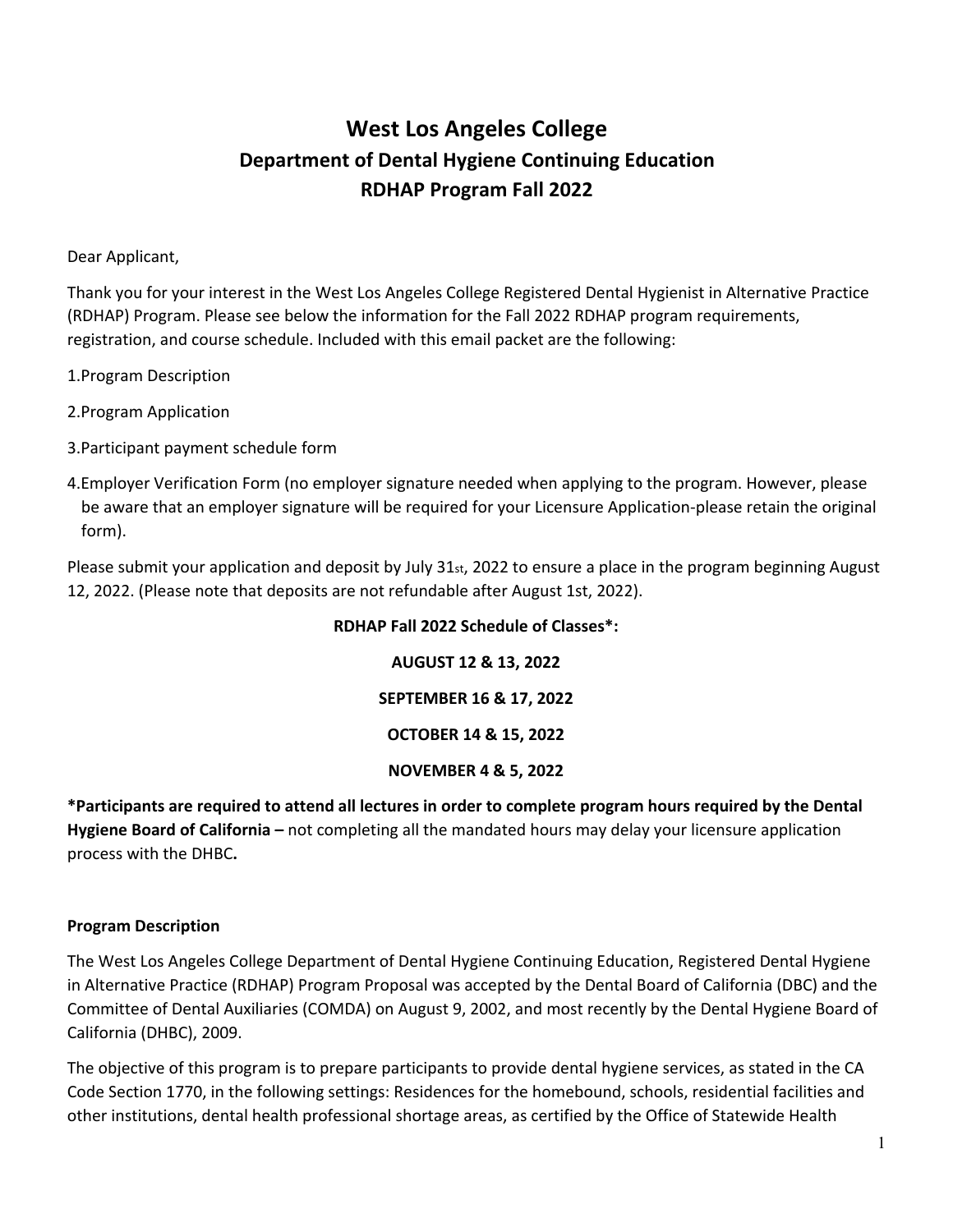Planning and Development in accordance with existing office guidelines (CA code 1770 b, 1, 2, 3, 4). The program is designed to meet the state guidelines for RDHAP licensure.

The RDHAP program is offered once a year, during the Fall Semester, with the sessions starting in August and ending in November of each year. California State Law and Ethics Written Examinations may be taken upon completion of all state and RDHAP program requirements.

West Los Angeles College is an institution of higher learning, accredited by the Western Association of Schools and Colleges Accrediting Commission for Community and Junior Colleges. The Dental Hygiene Program is accredited by the American Dental Association Commission of Dental Accreditation (CODA).

# **Program Schedule**

To meet the 150 hours of instruction required by the State of California and facilitate the access to potential participants throughout the state of California, the courses will be offered on weekends and through Portable Electronic Educational Materials. The educational model used in this program is currently applied by many universities throughout the United States with executive and postgraduate programs. All lecture courses will be held at West Los Angeles College (due to the uncertainties of the ongoing COVID-19 pandemic, meetings may be held via ZOOM, however, if the LA County Department of Public Health and Los Angeles Community College District incorporate measures that allow in person meetings, the Program will consider offering both options: in person and remotely access for our meetings):

- The program is structured to be completed in 4 months, with participants attending a total of **4 weekend sessions (Friday and Saturday) from August through November 2022 –** One weekend per month**.**
- Each weekend session is structured for 6 to 8 hours per day, on Fridays and Saturdays.
- The remaining hours are delivered through a designated online platform. Participants will complete the hours and assignments in a distance learning course format.
- Assignments and workshops will be incorporated with the lecture courses during the four months sessions. A total of 15 hours will be required to complete assignments or problem-solving workshops. Ideally, these hours will be spent interacting with RDHAP's currently working in the field.
- State examination may be taken upon completion of all program requirements.

*\*All dates in the schedule of classes are subject to change. The program is subjected to a minimum number of participants enrolled.*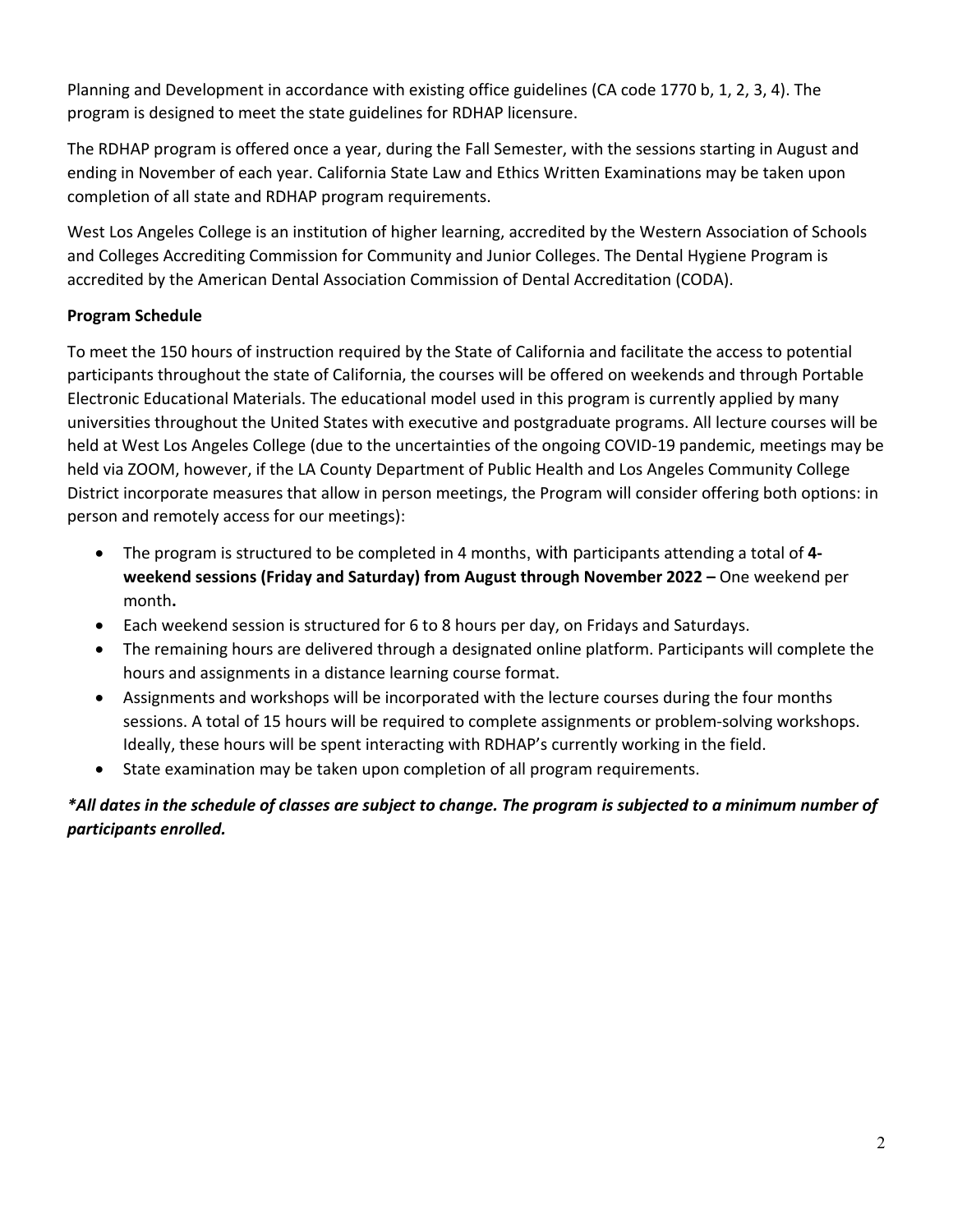# **Courses**

The RDHAP Curriculum includes courses in the following topics:

- Program Introduction
- Experience discussions and workshops
- Pediatric Patients
- Legal Issues for the RDH in Alternative Practice
- Nursing Home Law, Relations and contract development with Institutions and Staff
- Library and Research Resources,
- Business Administration &Business Plan
- Pediatric management
- Oral Pathology
- Pharmacology
- Practice Management
- Oral Medicine, Geriatrics Medical Status Evaluation
- Management of Medically • Compromised Individuals
- Library and Research Resources,
- Business Administration
- Oral Health/ Preventive
- RDHAP Work Environment Portable equipment
- Developmentally Disabled
- RDHAP Laws & regulations
- HIPPA
- Sealants and caries Risk Assessment
- Medical Terminology
- Dental Professional against violence
- Medical Status Evaluation
- Dental Hygiene Diagnosis and Planning
- Medical Emergencies
- Behavioral Psychiatric Disorders
- Pediatric State Programs
- Infection Control
- Portfolio, Business Plan Development, Field Experience Report.

The curriculum sequence is organized to provide sufficient background to the legal and business issues, as it relates to the RDHAP parameters of care, and to begin fieldwork assignments. Skills required for research, internet, and online communication will be introduced early in the program to facilitate participant and faculty interaction and fieldwork assignments. Several courses will be given via an Internet website. Participants will complete the internet courses, at home, during the length of the program. A timeline for course completion is incorporated into the curriculum sequence. All program requirements are consistent with the California Practice Act.

# **Application Guidelines**

- 1. It is required Applicants to possess a current and active **California license as a Registered Dental Hygienist**
- 2. Have been engaged in clinical practice as a dental hygienist for a minimum of 2,000 hours during the **immediately preceding 36 months** to the submission of Licensing Application with the DHBC.
- 3. **Possess a Bachelor's degree or transcripts demonstrating the equivalency of 120 college semester units**.
	- $\circ$  Educational requirements will be verified by the submission of unofficial or official transcripts\* (these will not be returned to the applicant), copy of bachelor's diploma or equivalence from a college or institution of higher education that is accredited by a national agency recognized by the Council on Postsecondary Accreditation or the US Department of Education. For example, an AA or AS degree with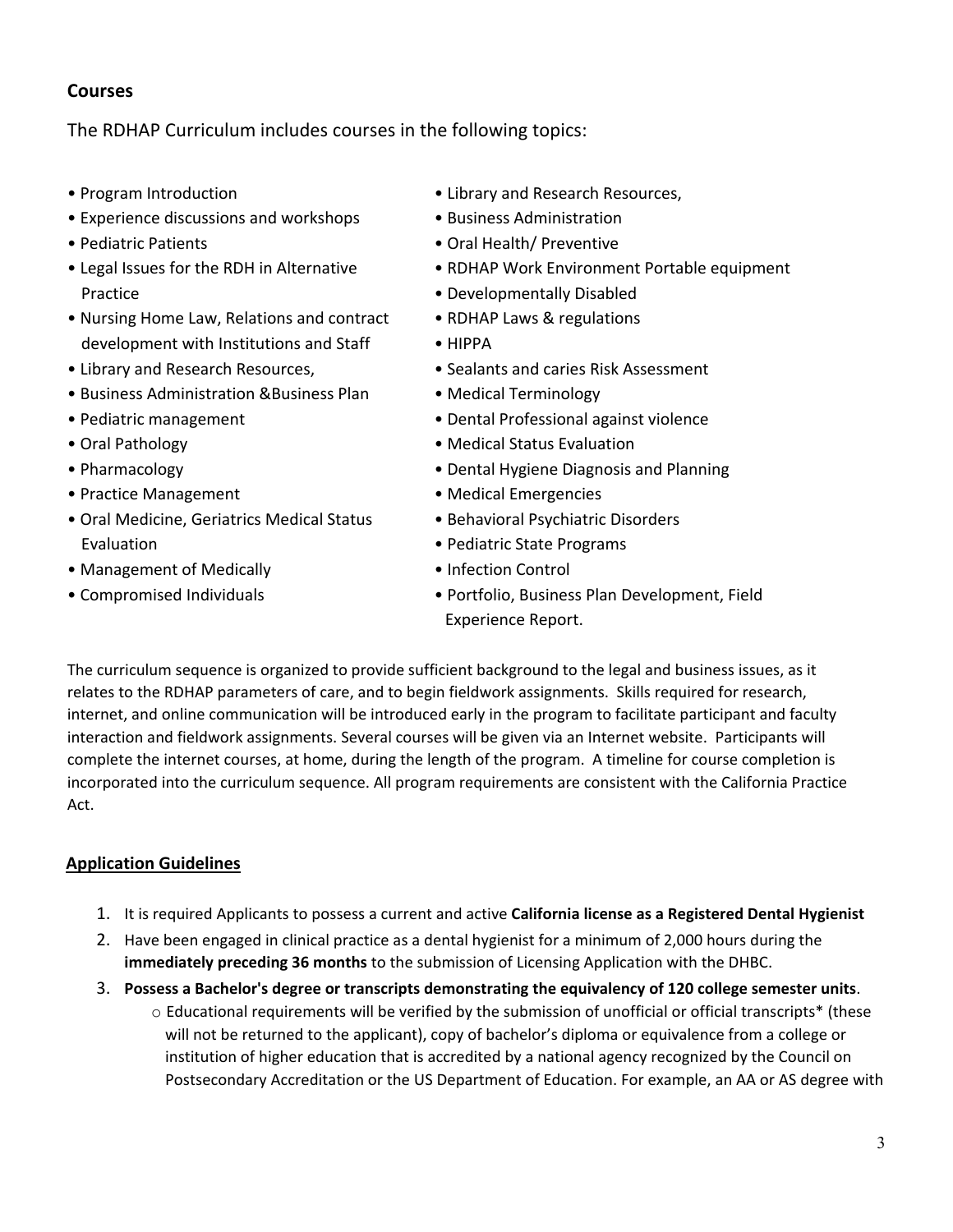a certificate in Dental Hygiene from an accredited program. A minimum of 120-semester college units is considered as Bachelor's equivalence.

# 4. Hold current CPR card.

*\*Please be aware that your license application with the DHBC requires the submission of official transcripts. If you submit official transcripts with your application to the RDHAP program, those will not be returned.*

## **Please contact us if you don't have a bachelor's degree, and you are not sure if currently have the 120 college units required.**

Upon successfully completion of the RDHAP program, candidates are eligible for licensure with the Dental Hygiene Board of California [\(DHBC\)](https://www.dhbc.ca.gov/consumers/duties_rdhap.shtml).

Accepted applicants will be contacted via e-mail.

*The program is subject to cancellation or postponement pending enrollment of a minimum of 12 participants.* 

Courses will be provided through the WLAC Dental Hygiene Office of Continuing Education.

# **Faculty**

Faculty in the program have been selected based on their expertise in the topic areas and for their experience as educators in the proposed curriculum courses. Faculty members have a full or part-time position in an educational institution or have lectured at Dental and/or Dental Hygiene Schools in the state of California. Several faculty members have experience as practicing clinicians in non-profit clinical facilities, hospital-based clinics, and have lectured in their topic areas for dental hygiene and/or dental society meetings.

# **Facilities**

Lectures will be held in the West Los Angeles College Department of Dental Hygiene classroom and clinic, located in the WLAC Campus MSA/MSB buildings. Lecture room is equipped with audio-visual equipment and WIFI internet is available. Due to the uncertainties of the current COVID-19 pandemic, meetings may be held via ZOOM, however, if the LA County Department of Public Health and Los Angeles Community College District incorporate measures that allow in-person meetings, the Program will consider offering both options: in-person and remotely access for our meetings).

# **Parking**

Parking is available in the **[South Parking Structure](http://wlac.edu/transportation/index.aspx)** (park on level 2); \$2 to park (ticket machine does not accept credit card, cash only). Due to construction, parking areas may change. Applicants will be notified of any changes before the course start. You may obtain a map of the campus online by going to *[www.wlac.edu/transportation/index.aspx](http://www.wlac.edu/transportation/index.)*

# **Resources**

Course syllabi, lecture schedule, and lecture handouts are provided as hard copies or through access to a Lecture Website to facilitate preparation for course material.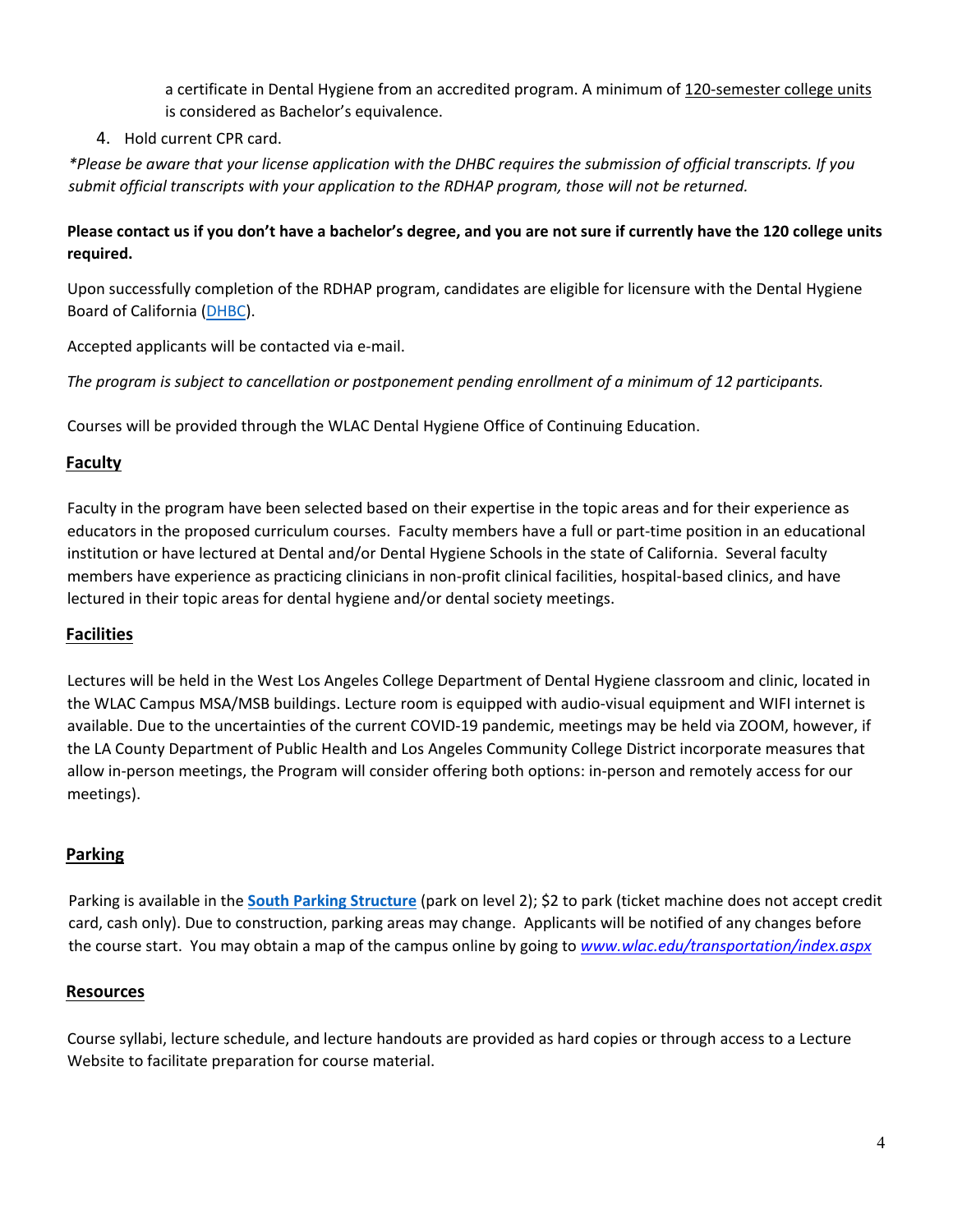## **Required Resources and Skills**

It is required that all participants have access to a computer or tablet, printing, Flash Drive, and online services. As part of the teaching/learning experience, Participants will be exposed to Microsoft Office (Word Doc, Excel, and PowerPoint), or similar software, Canvas and Google Drive.

## **Licensing**

Upon completion of the program and demonstration of proficiency, participants will be provided with a certificate of completion from West Los Angeles College Department of Dental Hygiene Continuing Education.

Participants need to contact the Dental Hygiene Board of California (DHBC) for examination information and required application procedures for the RDHAP Law and Ethics Written Examination and licensure.

Every effort will be made by the Department of Dental Hygiene to help facilitate this process.

Participants who have not completed the State DHBC RDHAP program requirements (of semester units or work experience) can complete the RDHAP program, however, the applicant will not be eligible for licensure application until all the State-those requirements are completed and submitted to the DHBC.

## **Transportation and Lodging**

West Los Angeles College is centrally located and easy to access for out-of-town participants. The campus is 20 minutes away from the Los Angeles International Airport (LAX). There are several hotels within a 20 minutes radius, or less, from the campus. In addition, Westfield Culver City shopping mall, several restaurants, and grocery stores are located within minutes of the campus.

Information on lodging can easily be found using online travel searching sites\* such as:

Expedia\*: [www.expedia.com](http://www.expedia.com/)  Hotels\*: www.hotels.com Kayak\*: www.kayak.com Travelocity\*: [www.travelocity.com](http://www.travelocity.com/)  Skyscanner\*: [www.skyscanner.com](http://www.skyscanner.com/)

*\*WLAC or RDHAP Program have no affiliation, or receive sponsorship, with any of the sites mentioned.* For participants who are within driving distance, the campus is 5 minutes upon exiting the 405 freeway at the Jefferson Boulevard off-ramp.

For directions to our campus, please click on the following link[: www.wlac.edu/transportation/index.aspx](http://www.wlac.edu/transportation/index.aspx)

## **Tuition**

## **Total Tuition Fees: \$4,500.00**

**(**Make all checks payable to *WLAC-RDHAP PROGRAM***,** and write *RDHAP 10013* and *YOUR NAME in MEMO/FOR)*  area.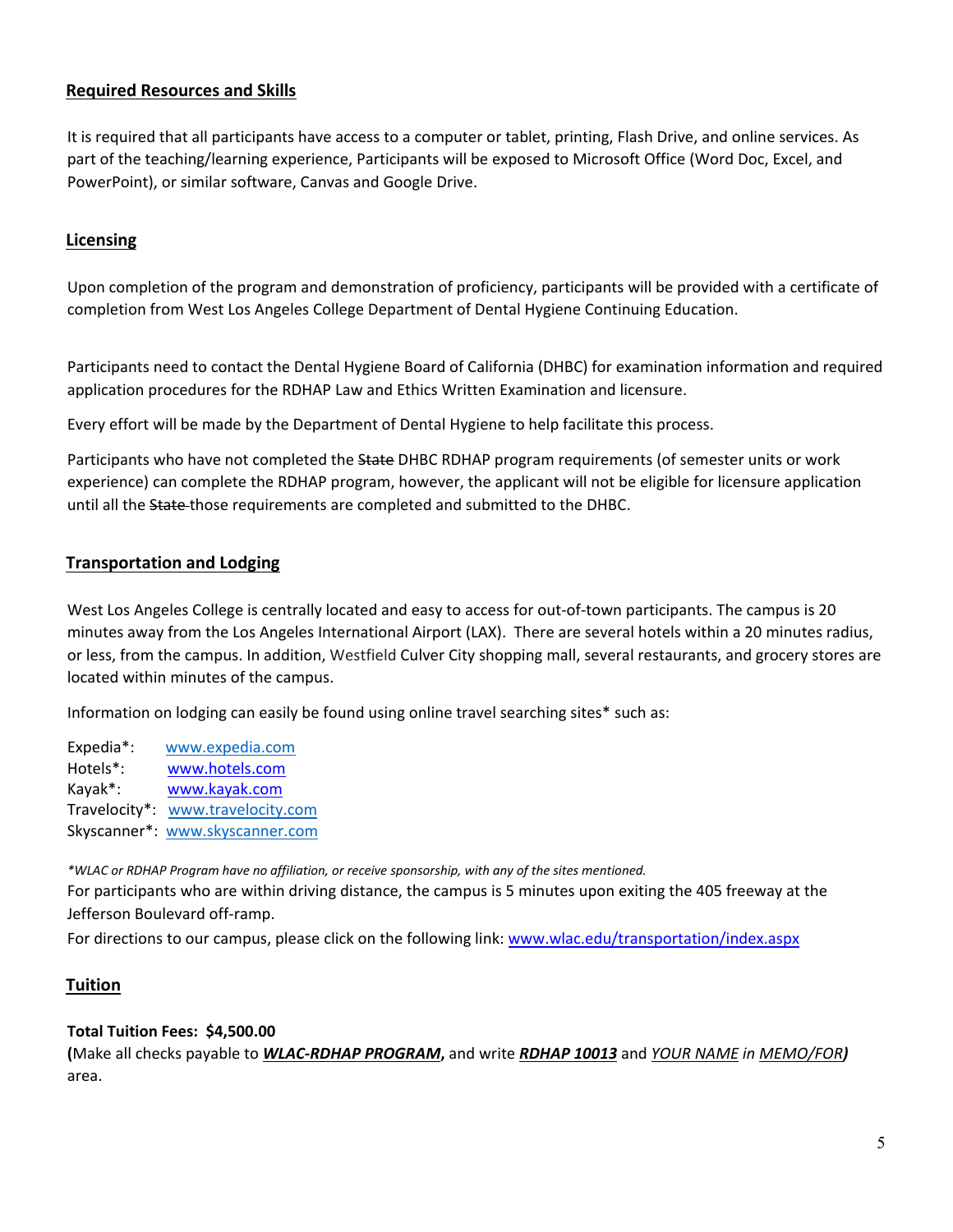## **Application and Acceptance Deposit:**

**\$500.00** - due with application to the RDHAP Program. This fee reserves participant's enrollment in the program.

### **THE FOLLOWING ARE REQUIRED TO BE INCLUDED WITH APPLICATION:**

- **1. Complete RDHAP PROGRAM APPLICATION Form**
- **2. Copy of Valid RDH License for the State of California**
- **3. Copy of Valid CPR Card**
- **4. Copy of Bachelor's Degree Diploma or unofficial transcripts indicating the completion of 120 college units (please inform if the candidate possesses less than 120 college units. Official transcripts will not be returned) –** Please contact us if you have any questions regarding this requirement.
- **5. Copy of employment verification of minimum 2000 hours in clinical practice as a dental hygienist** (please, retain the original document to be included in the Licensure Application)

#### **Remaining Tuition:**

**\$1,400.00 - due at the start of the RDHAP program on August 13, 2022.** 

- **\$1,300.00 Second installment is due on September 17, 2022.**
- **\$1,300.00 (balance) is due on October 16, 2022.**

#### **MAIL PAYMENT TO:**

We accept **Cashier's Check, Money Order, and Credit Card**  (Discover, Master Card, and Visa). **WEST LOS ANGELES COLLEGE West Los Angeles College Department of Dental Hygiene ATTN: RDHAP PROGRAM 9000 OVERLAND AVENUE CULVER CITY, CA 90230** 

Withdrawing from the program requires a written notification to the program director/coordinator.

**Tuition is non-refundable after courses have started**. Emergencies will be considered on a case-by-case basis.

**Application Filing Period: OPEN** for the Fall 2022 Session.

#### **CONTACT INFORMATION:**

**West Los Angeles College Department of Dental Hygiene 9000 Overland Ave. Culver City, CA 90230**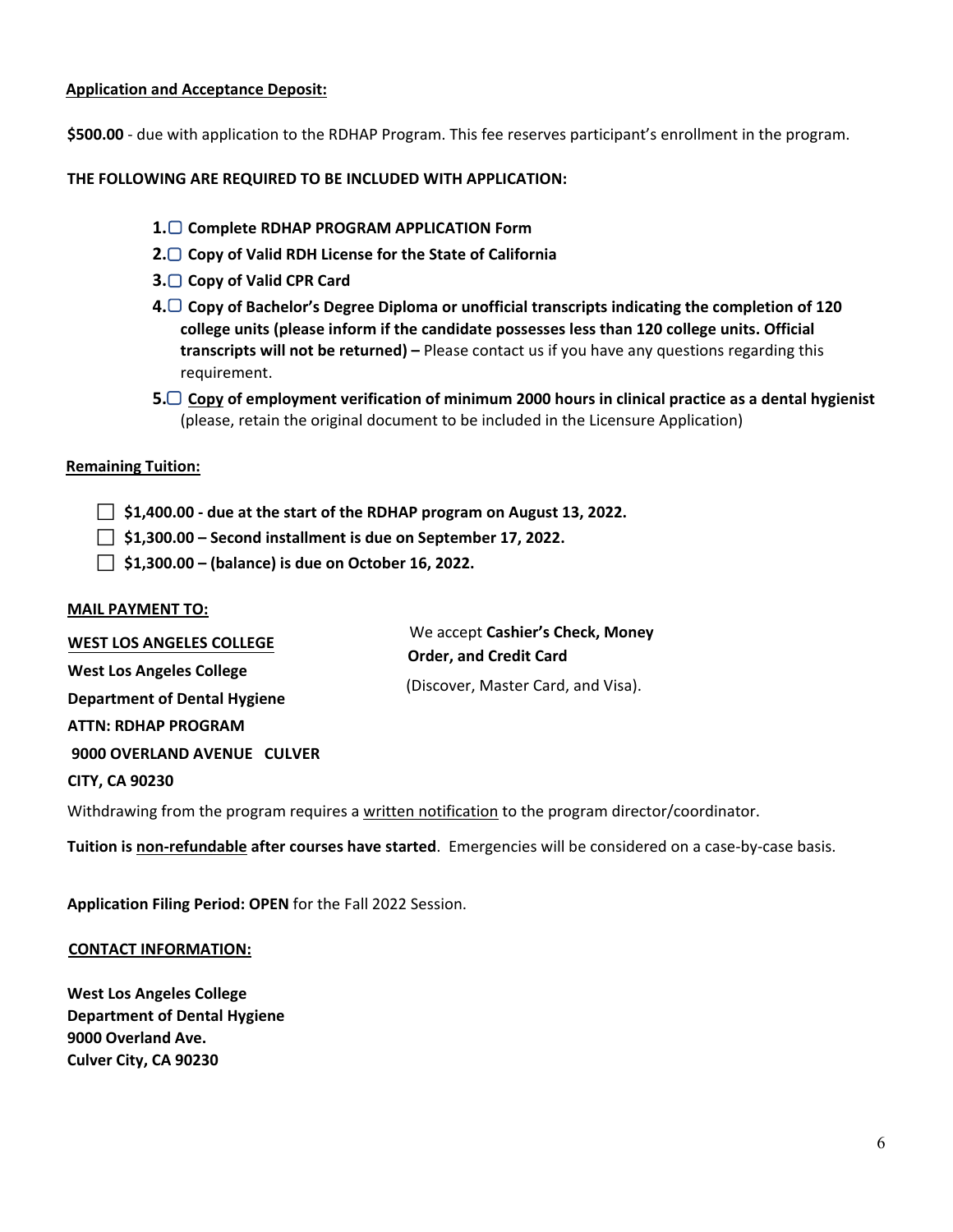**Victoria Sanders RDHAP Program Coordinator SanderV@LACCD.EDU 310-287-4464** 

**Aaron Benitez RDHAP Program Coordinator [BeniteAB@LACCD.EDU](mailto:BeniteAB@LACCD.EDU) 310-287-4540**

**Carlos Sermeño RDHAP Program Coordinator [SermenC@LACCD.EDU](mailto:SermenC@LACCD.EDU) 310-287-7224**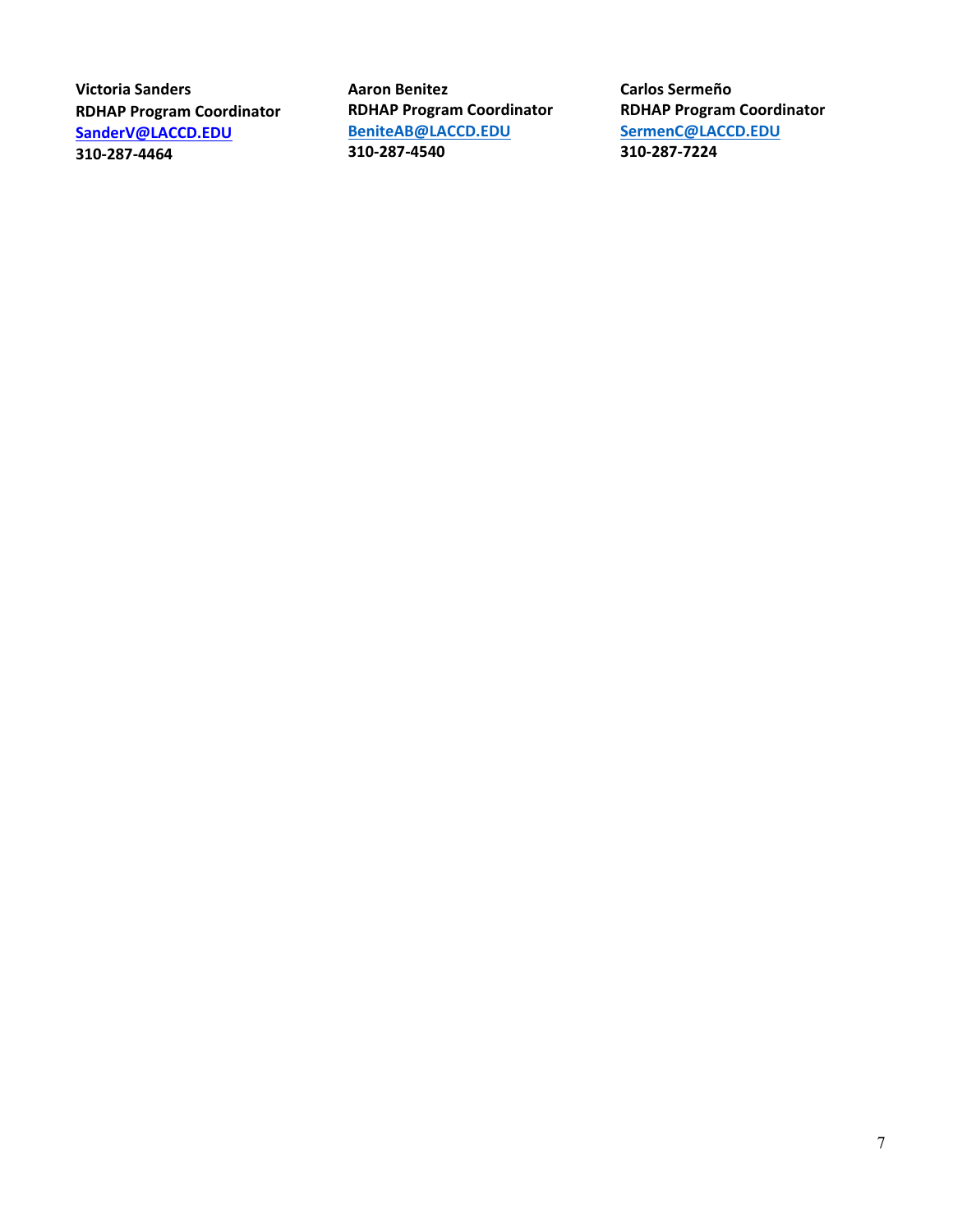## **West Los Angeles College RDHAP Program Application**

#### **Please complete each section, print and sign the form:**

| Last Name                                                                                                     |  |  |                                 |                             |          |                       |  |
|---------------------------------------------------------------------------------------------------------------|--|--|---------------------------------|-----------------------------|----------|-----------------------|--|
| <b>First Name</b>                                                                                             |  |  |                                 |                             |          |                       |  |
| Address                                                                                                       |  |  |                                 |                             |          |                       |  |
| City                                                                                                          |  |  | <b>State</b>                    |                             | Zip Code |                       |  |
| Home Phone                                                                                                    |  |  | <b>Work Phone</b>               |                             |          |                       |  |
| Email                                                                                                         |  |  |                                 |                             |          |                       |  |
| <b>Licensure &amp; Educational Information</b>                                                                |  |  |                                 |                             |          |                       |  |
| RDH California License Number:                                                                                |  |  |                                 | <b>CPR Expiration Date:</b> |          |                       |  |
| Degree earned                                                                                                 |  |  | Name and Address of Institution |                             |          | <b>Year Graduated</b> |  |
| <b>Employer Information (verifiable hours)</b>                                                                |  |  |                                 |                             |          |                       |  |
| <b>Employer Name</b>                                                                                          |  |  |                                 |                             |          |                       |  |
| Total hours worked in the previous 36 months                                                                  |  |  |                                 |                             |          |                       |  |
| <b>Employer Name</b>                                                                                          |  |  |                                 |                             |          |                       |  |
| Total hours worked in the previous 36 months                                                                  |  |  |                                 |                             |          |                       |  |
| <b>Employer Name</b>                                                                                          |  |  |                                 |                             |          |                       |  |
| Total hours worked in the previous 36 months                                                                  |  |  |                                 |                             |          |                       |  |
| <b>Employer Name</b>                                                                                          |  |  |                                 |                             |          |                       |  |
| Total hours worked in the previous 36 months                                                                  |  |  |                                 |                             |          |                       |  |
| Total hours worked in the previous 36 months<br>(Include total hours for all employers in the past 36 months) |  |  |                                 |                             |          |                       |  |

If necessary, additional employment information may be attached to the application form.

Applicant Signature: Date:

*All information provided is subject to verification as required by the California Business and Professional Code 1768. Active Licensure will be verified by DHBC webpage, employment will be verified with the employer verification form, and educational background will be verified by unofficial transcripts or copy of diploma. Submit a copy of your CPR card and RDH license with the application.*